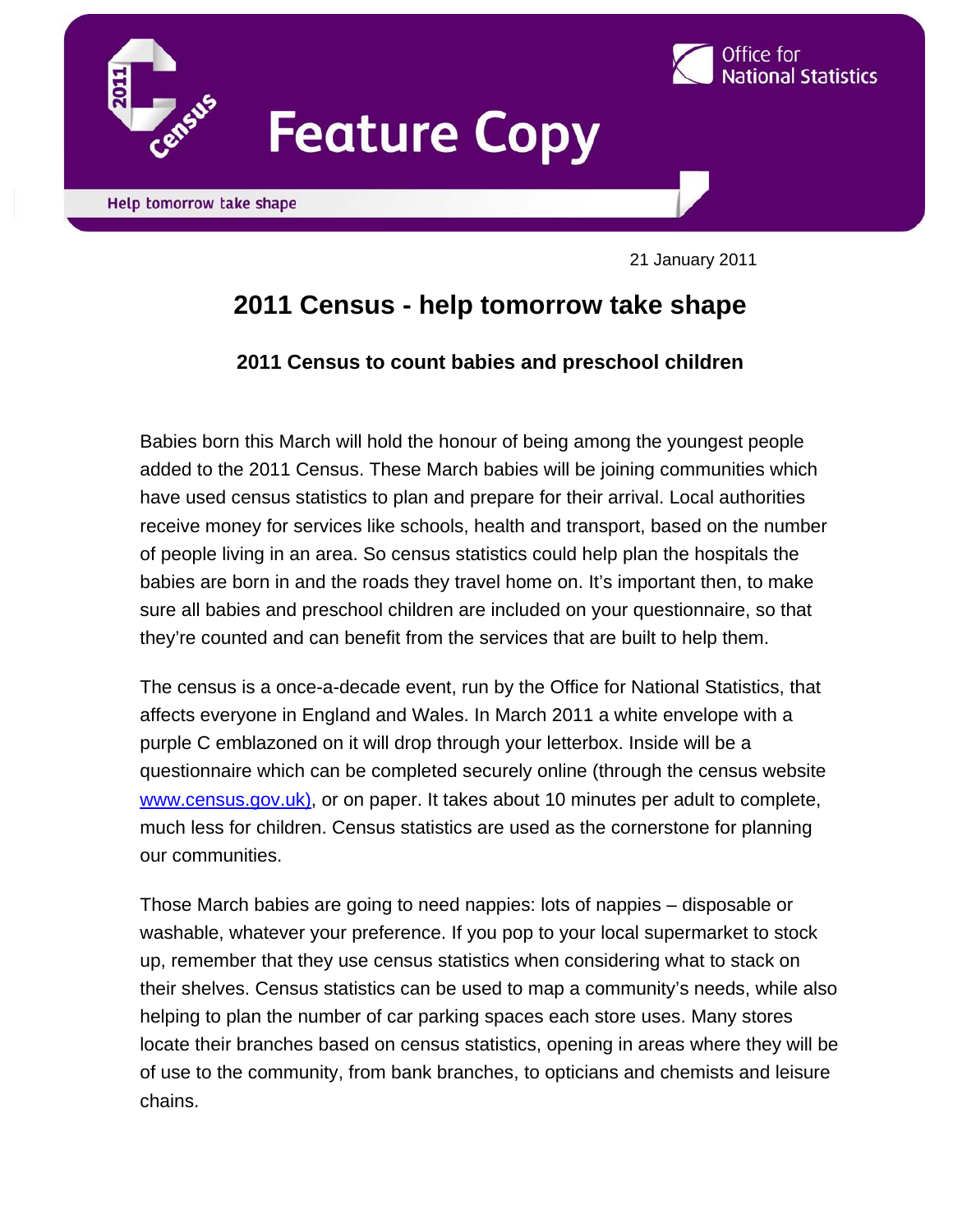When the March babies grow up and get to preschool age they'll continue to feel the benefits of planning using census stats. In the past census statistics have been used to find out which areas need nurseries and Sure Start Centres.

"It's important to include newborn babies and preschool children when completing the census questionnaires, because they are important for future planning. Babies born in 2011 will all require a school place in 2015 or 2016, for example," said Peter Stokes, 2011 Census Statistical Design Manager.

"Mothers and babies in hospital on census day should be included on the questionnaire where they usually live (or will usually live in the baby's case), not at the hospital. So, Dad will have to remember to include them!"

If you're expecting a baby in March and you're unsure of what to name your newborn, perhaps the Office for National Statistics can help. The most popular name for boys born in 2009 was Oliver, while the favourite for girls was Olivia.

The top ten names for girls in 2009 were: Olivia (5,201) Ruby (4,555) Chloe (4,479) Emily (4,462) Sophie (4,452) Jessica (4,291) Grace (4,208) Lily (3,967) Amelia (3,625) Evie (3,389)

And the top ten names for boys in 2009 were: Oliver (7,364) Jack (7,090) Harry (6,143) Alfie (5,536) Joshua (5,526)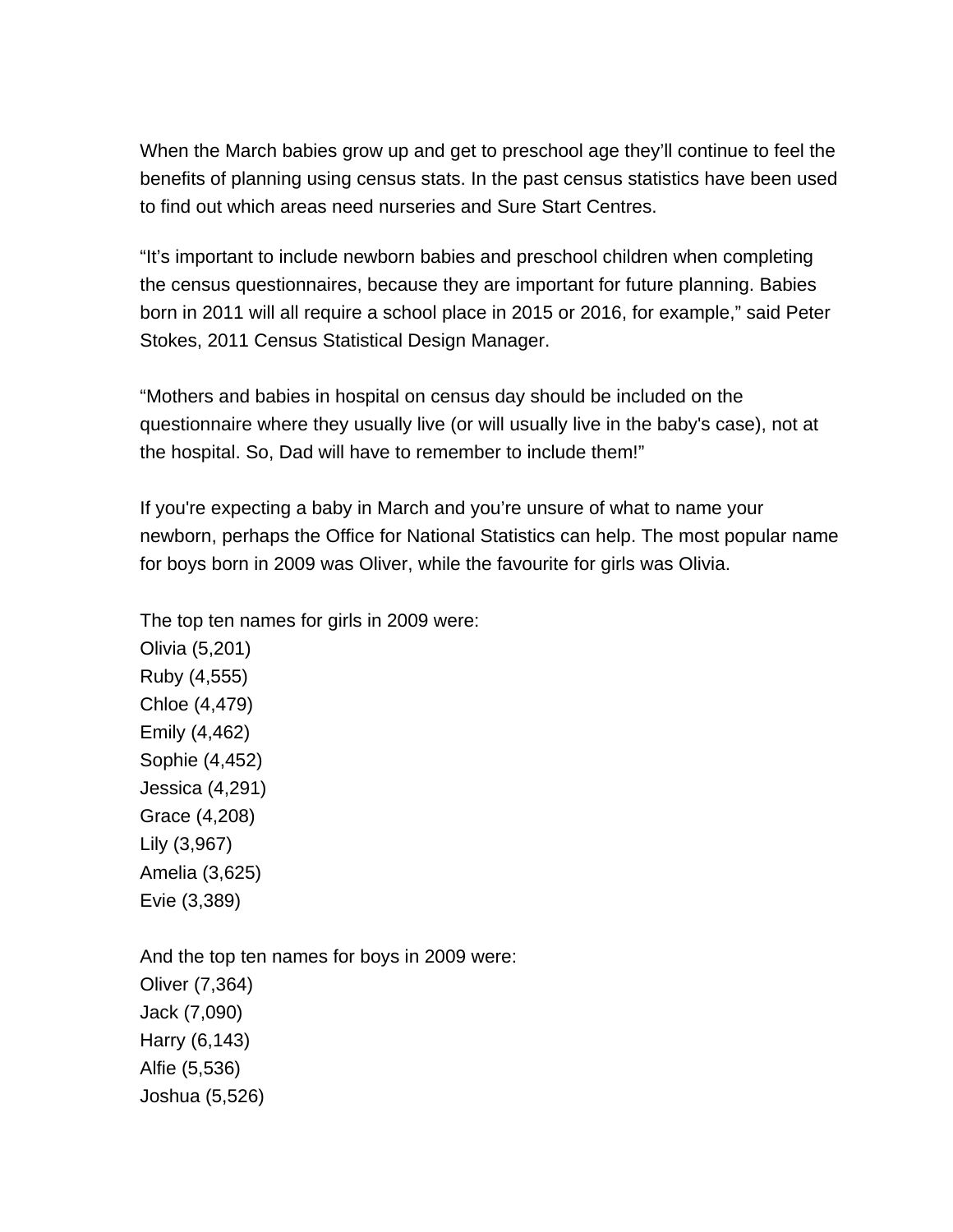Thomas (5,520) Charlie (5,409) William (5,247) James (4,544) Daniel (4,444)

To find out more about the 2011 Census, go to www.census.gov.uk.

---Ends---

Find more articles about the 2011 Census at www.census.gov.uk. Press centre. Feature releases.

Now available:

- History of the modern census
- History of the census
- Societal change

http://2011mc.census.gov.uk/index.php?module=search&action=index&q=enter%20search%20t ext&media=15&areas=x&search\_lang=all&date\_filter=

### *2011 Census stats:*

- The 2011 Census questionnaire includes 14 questions about the household and 43 questions about the individual (such as language spoken, work habits and health)
- It takes approximately 10 minutes per person to complete the census questionnaire, much less for children
- The 2011 Census takes place on 27 March 2011
- Census statistics are used by a range of organisations from local authorities to charities, the commercial sector and academics
- The 2011 Census is confidential and secure

### *2001 Census population statistics*

- In 2001 there were 25.3 million men in England and Wales and 26.7 million women
- The most common age was 36 (834,652 people)
- The population owned over 23 million cars and vans
- Almost 1.5 million people worked 60 hours a week or more
- 8,560 people were aged 100 years or older

### *What the census means for your community*

• County councils, such as Hampshire County Council, use census statistics to help forecast the number of pupils who'll be going to school